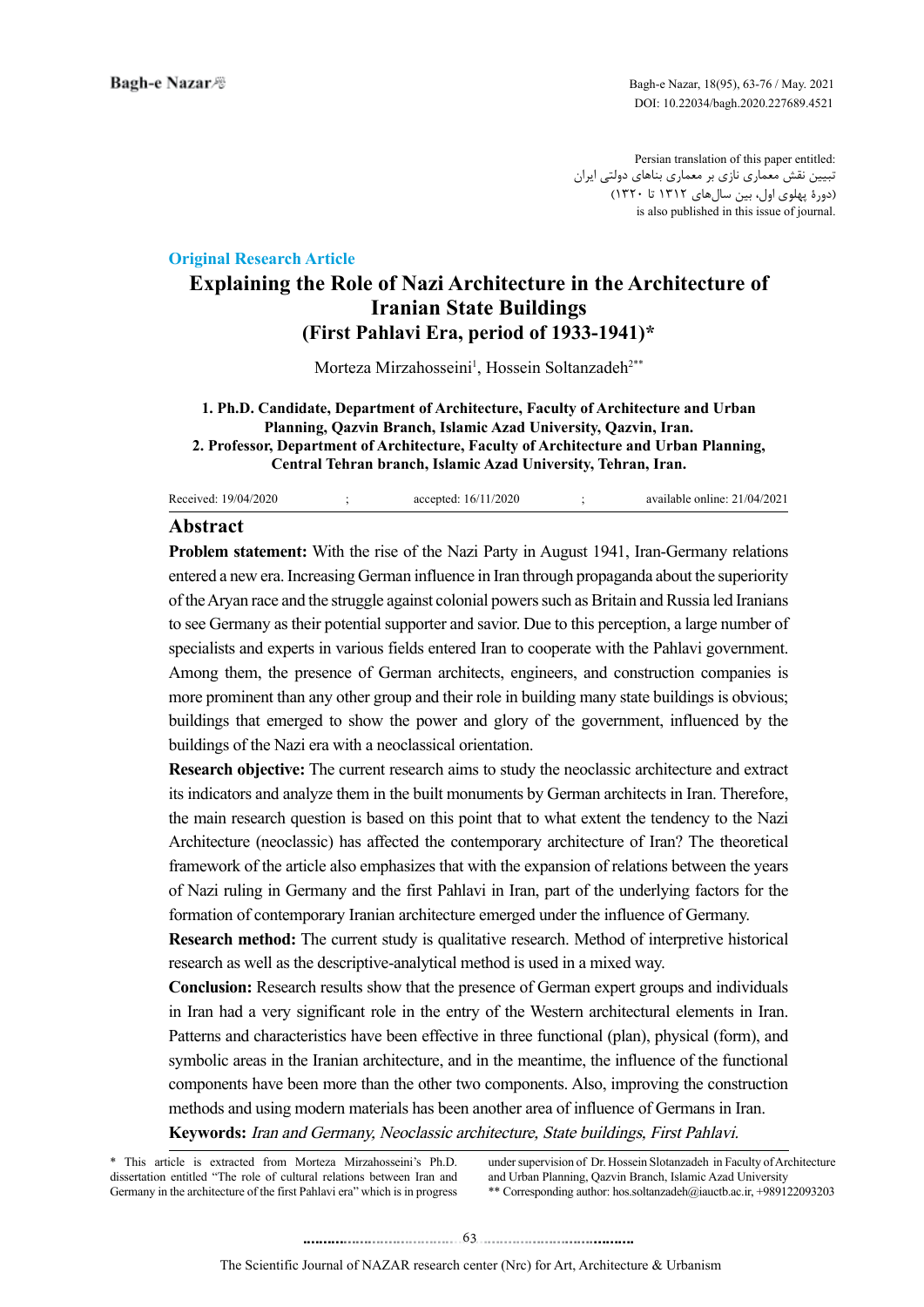# **Introduction**

At the same time as the rise of the Nazi Party in Germany, the Iranian government insisted on political independence and economic development in the country, and the prelude to this was the implementation of reforms and the transition from the current and traditional structures of the country. Reza Shah also tried to take advantage of a country that was aligned with his government in this regard. The beginning of the sparks of this insight can be seen in the question of Abbas Mirza from a Frenchman: "What is the power that has made you so superior to us? What are the reasons for your progress and our weakness? O foreigner, tell me what I should do to revive the body of Iranians?" This question is key because it has determined the future of Iran. Hence, the idea of development, that is, the elimination of social, economic, and cultural backwardness, was gradually tied to the concept of modernity, and it, in turn, was overshadowed by the westernization. Therefore, the Germans, recognizing their common roots with Iran, showed more readiness in this area than other countries, and gradually, Hitler's rise to power in Iran was welcomed.

On the other hand, realizing the state-centered influence of the Constitutional Revolution, the Pahlavi government sought to create a strong government with an efficient army to overcome Iran's backwardness. Hence, he needed to develop infrastructures, or more clear, buildings to first, realize the dream of the formation of a powerful government, and then, bring the magnificent and glory through great buildings. Therefore, by deepening the relationships between the two countries, and the need to create the state and administrative buildings to realize the powerful government, the German experts, engineers, and companies were recruited by Iran's government. It must be mentioned that although in the Qajar era, the Germans were used to educate in different parts, especially in the army and establishment of the Ghurkhaneh (military building), its effectiveness and influence cannot be compared with the Pahlavi era. Since then, the entrance of the German staffs was significantly increased to help Iran regarding the historical question of Abbas Mirza. One of the first German groups to enter Iran was a group of German archaeologists headed by the famous German archaeologist Friedrich Sarre, who came to Iran to participate in the celebration of the Ferdowsi Millennium in 1934

As a result of the extensive presence of the Germans in Iran, many of the state and administrative buildings were designed and built affected by the tendency to the neoclassic architecture. It is necessary to answer this question that the to what extent the presence of the Germans has affected the symbolic, functional, and physical structure of the Iranian architecture through the extensive relations, and also, to answer this question that this what are the features and characteristics of this tendency that have been manifested in the state buildings of Iran. Thus, to extract the patterns and parameters of the neoclassic architecture of Germany, some of the most significant buildings built by the German architects in Iran have been analyzed, and finally, the extracted patterns in the built buildings by the German architects in Iran have been analyzed to determine the effectiveness of this tendency on the different aspects of the state architecture of Iran. This process plays a significant role in the recognition of the roots, streams of thoughts, and the contexts of the formation of the contemporary architecture of Iran.

## **Research background**

No special research has been done on the impact of Nazi architecture on contemporary Iranian architecture. In the studies of this period, only the names of German specialists or in some cases, the stylistic features of this period have been mentioned in general, so it is not possible to refer directly to a study in which comprehensive studies have been done on the Nazi architecture and its impact on the Iranian architecture. Table 1 presents the most important studies conducted in Iran in some parts of which, the mentioned issue has been pointed out.

## **Research method**

The current research is a theoretical study with the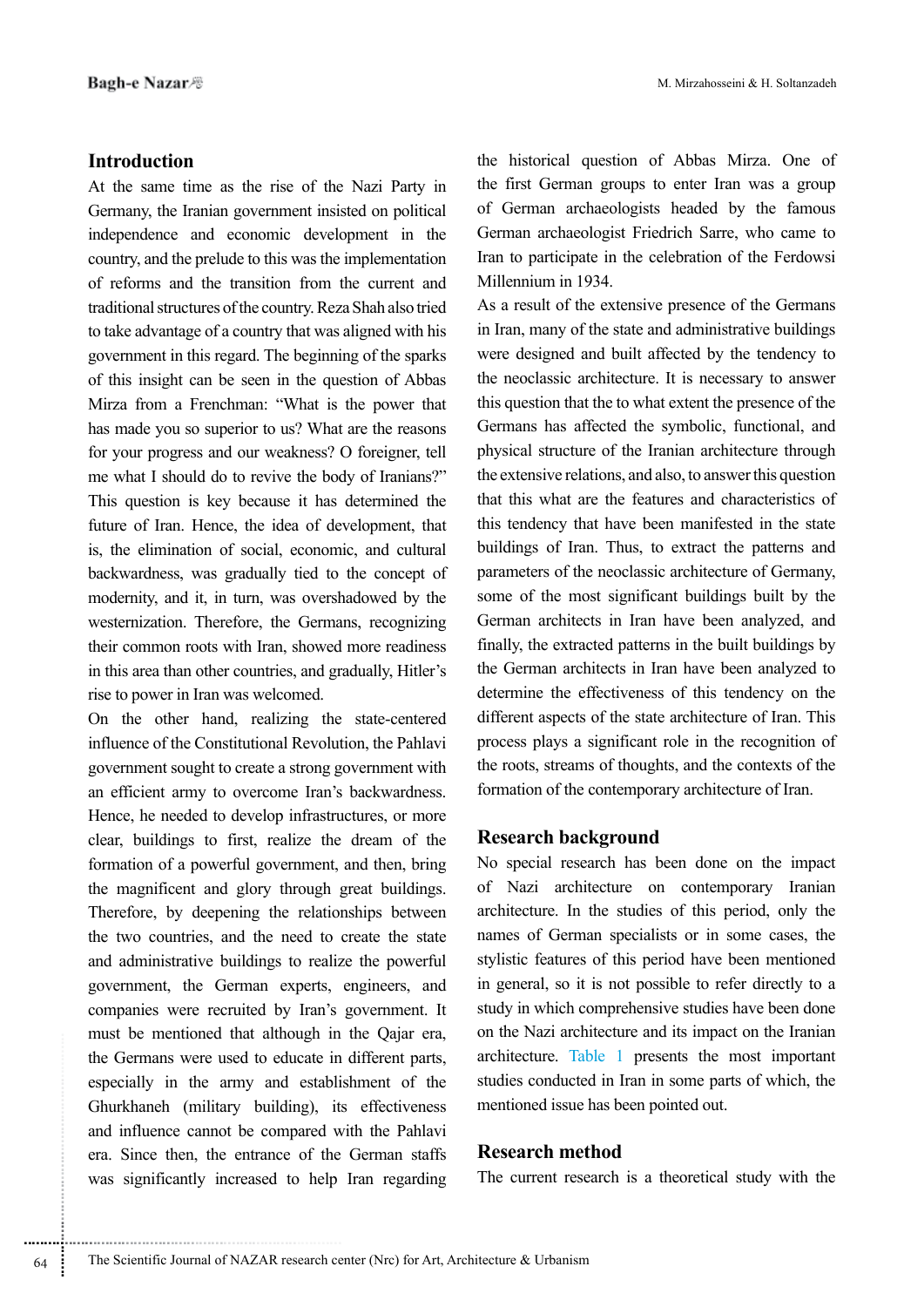| <b>Row</b>     | <b>Type</b> | <b>Research title</b>                                                                                                                                    | Author                                               | <b>Mentioned cases</b>                                                                                                                                                                                                                                                                                                                             |
|----------------|-------------|----------------------------------------------------------------------------------------------------------------------------------------------------------|------------------------------------------------------|----------------------------------------------------------------------------------------------------------------------------------------------------------------------------------------------------------------------------------------------------------------------------------------------------------------------------------------------------|
| $\mathbf{1}$   | <b>Book</b> | The West and the Soviet Union<br>in Iran, 30 Years of Competition<br>$(1918-1948)$                                                                       | Lenczowski<br>(1949)                                 | In this book, the author examines the historical events from the beginning<br>of the First World War to the end of the Second World War in Iran and deals<br>with the role of the Germans in this process from different angles.                                                                                                                   |
| $\overline{2}$ | Book        | Architecture of Iran in the<br>Pahlavi era                                                                                                               | Rajabi (1976)                                        | The architecture of this period is divided into three parts: state architecture,<br>politicians' architecture, and architecture of the poor. In this book, the<br>architect of the National Bank building, Heinrich German, is introduced.                                                                                                         |
| $\mathfrak{Z}$ | <b>Book</b> | History of New Civilization<br>Institutions in Iran<br>Three volumes                                                                                     | Mahboubi<br>Ardakani (1991)                          | The subject of this collection is the date of arrival of the expansion of the<br>manifestations of the new European civilization in Iran, and the widespread<br>presence of the Germans in various parts, including railways, urban<br>facilities, and construction, has been discussed.                                                           |
| 4              | Paper       | Modernity and its reaches in<br>Iranian architecture and<br>urbanism                                                                                     | Saremi (1995)                                        | He considers the architecture and urban planning of the Reza Shah era to be<br>influenced by the pre-modern architecture of European architecture.                                                                                                                                                                                                 |
| 5              | Paper       | A brief look at the ways and<br>trends of architecture in Tehran                                                                                         | Pakdaman (1997)                                      | Iran's close ties to Germany during the Reza Shah era and the heated debate<br>over the superiority of the Aryan race, the activities of German groups in<br>Iran at the time, and the return of Iranian graduates from that country, led to<br>many Iranian government buildings being built in German architecture style.                        |
| 6              | <b>Book</b> | Architecture of the First Pahlavi<br>era (Chapter 8)                                                                                                     | Kiani (2004)                                         | In this section, the role of foreign architects, including German architects<br>such as Heinrich, designer of the National Bank of Iran, Ferdowsi Street,<br>Moser, cooperation in the construction of the University of Tehran, Schultz<br>can be mentioned.                                                                                      |
| $\overline{7}$ | <b>Book</b> | - Urban Anthropology;<br>- Crystal ball, stone womb:<br>fascism and architecture                                                                         | Fakouhi (2017);<br>(2004)                            | Nazi architecture was defined in three basic parts, including state buildings<br>in classic architecture, houses, and residential architecture in a popular style,<br>and industrial buildings in functionalism.                                                                                                                                   |
| 8              | Paper       | Archaism or national method<br>(comparison with the Neoclassic<br>in Europe)                                                                             | Daeipour (2007)                                      | In a part of the paper, refers to the role of German engineers who, in<br>terms of authoritarianism and hegemony of the German government and<br>architecture during the Nazi era and a correct understanding of the archaism<br>desired by the Iranian government and succeeded in building heavy and<br>bulky buildings in Iran.                 |
| 9              | <b>Book</b> | A History of Modern Iran                                                                                                                                 | Abrahamian<br>(2010)                                 | The role of Germany in the construction and operation of some industries is<br>mentioned to a limited extent.                                                                                                                                                                                                                                      |
| 10             | <b>Book</b> | Contemporary Architecture of<br>Iran:<br>Rise of Reza Shah and the<br>formation of Modern Iran                                                           | Bani Masoud<br>(2010)                                | Neoclassicism is the popular style of dictators. The three factors of grandeur,<br>stability, and speed of construction are components of Nazi architecture, and<br>the humiliation of the individual in the face of the greatness of ideology is<br>the goal of this type of architecture.                                                        |
| 11             | Paper       | Role of German industries in<br>renovation of Iran industries in<br>Reza Shah Pahlavi's region                                                           | Voshmeh, Torabi<br>& Jadidi (2017)                   | Various industries and many other large factories were established, and also,<br>technical schools began to be taught by German teachers, who were responsible<br>for training technical personnel and transferring technical technology.                                                                                                          |
| 12             | Paper       | Conflict with the Third Power:<br>Iran-Germany Relations until<br>1941                                                                                   | Jenkins $(2013)$<br>(Translated by H.<br>Ahmadzadeh) | The study focuses on political and economic issues and relations between<br>Iran and Germany during the years of Hitler's rule in Germany and Reza<br>Shah in Iran.                                                                                                                                                                                |
| 13             | Paper       | The role of German engineers<br>in contemporary Iranian<br>architecture (with emphasis on<br>the first Pahlavi period between<br>the years of 1925-1941) | Mirzahosseini,<br>Soltanzadeh &<br>Alborzi (2019)    | The influence of German engineers on Iranian architecture can be classified<br>into three parts: 1. Increasing the quality of construction and transformation<br>in the process of traditional Iranian architecture through the use of new<br>materials; 2. Context for designing new functions; And 3. Department of<br>Aesthetics and Symbolism. |
| 14             | Paper       | Explanation of facade patterns<br>in buildings constructed by<br>German architects in Iran<br>(Pahlavi Period)                                           | Mirzahosseini<br>& Soltanzadeh<br>(2019)             | The Germans influenced the physical aspects and the external shell of<br>architecture in this period in two ways, first using the German architectural<br>capacities through lived experience and transferring it to Iran, and then<br>another type, taking advantage of the features of the pre-Islamic and post-<br>Islamic architecture.        |

The Scientific Journal of NAZAR research center (Nrc) for Art, Architecture & Urbanism  $65$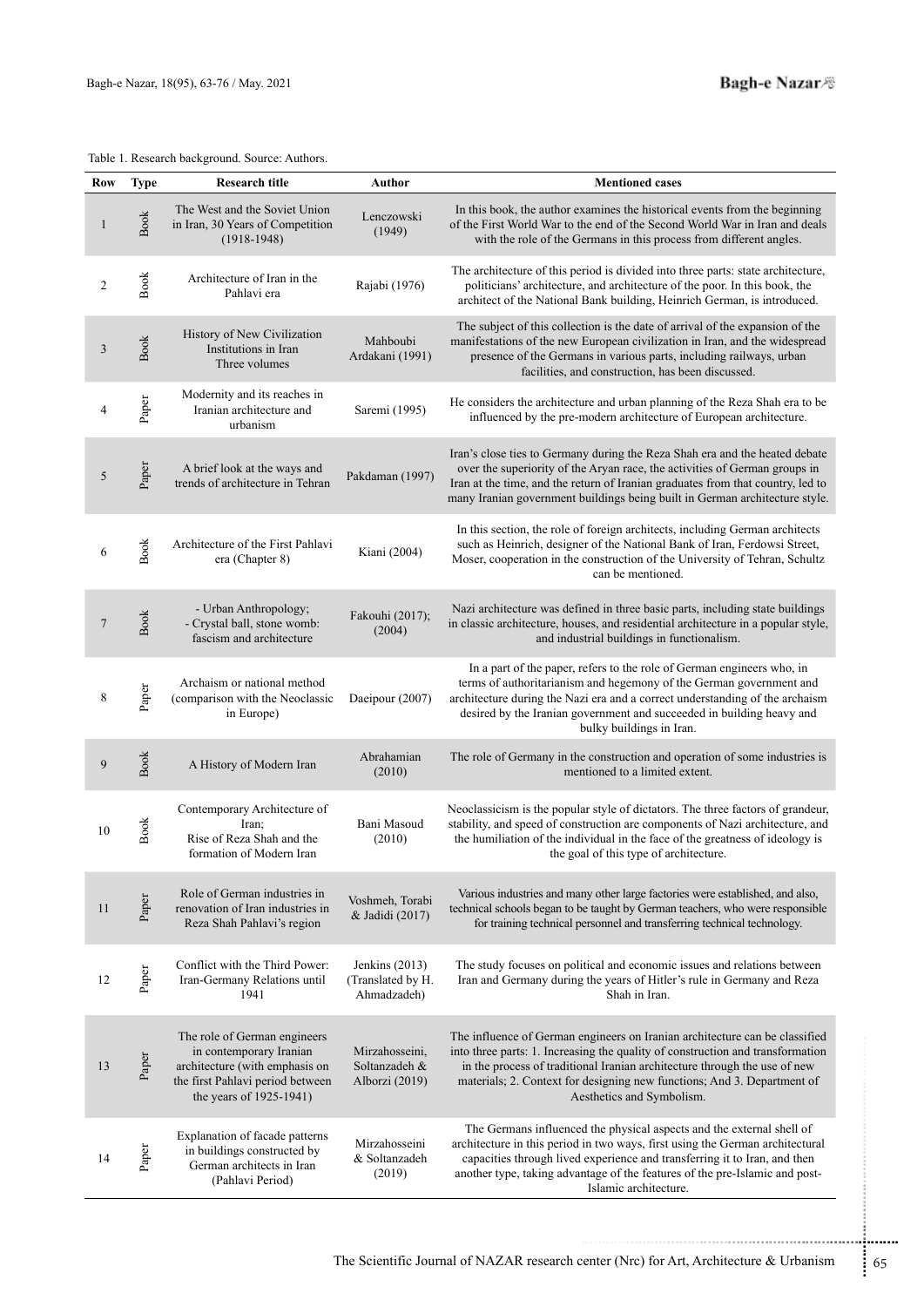qualitative approach in terms of nature and has the historical and also, mixed analytical-descriptive features of a historical study. Therefore, interpretivemethods have been used.

First, using interpretive-historical method, historical aspects, and the relations between two countries of Iran and Germany have been studied, and in the second step, architecture has been analyzed using the analytical-descriptive method.

The statistical population of this research is divided into two groups. The first group is the German neoclassical buildings (seven state buildings) which will extract the patterns and parameters of German neoclassical architecture through content analysis, and the second statistical population includes (seven state buildings built in Iran by the Germans). Finally, the extraction patterns of neoclassical orientation in Iranian government buildings (the second statistical population) are evaluated. The extracted patterns and parameters are introduced under three main sections, including functional (plan and spatial relations), physical (including form and volume), and symbolic (including decorations and symbols). To study the various aspects of government architecture and its intangible aspects, the above division has been made to reveal the extent of influence and impact of German architecture on Iranian architecture

# **Theoretical foundations**

The chaos caused by the First World War and its negative consequences in Iran led to the growth of a trend that accelerated due to efforts to build a new army, change the education system, improve the country's communication lines, establish new relations in the banking system and foreign trade. Another obvious feature was the attempt to reduce the influence of ancient British colonialism and the fledgling Russian Bolshevik regime in Iran. All of this was the basis for the growth of another tendency that found the solution in overcoming backwardness and realization of constructivism in the authoritarian policies of the powerful leadership. Hitler was a prime example of such a leader (Shokat,  $2013$ ,  $105$ ). Within

a few years, Germany had become Europe's greatest power, and Britain's policy of compromise with Hitler had elevated Germany for the people of the east. A combination of truth and myth about British and Russian imperialism had led the Iranians to consider Germany as their potential supporter and savior. Also, the Shah and the Iranian elite became the fascinated axis of German propaganda about the superiority of the Aryan race, of which they considered themselves a branch. These factors brought Iran-Germany international relations closer (Katouzian, 2013,  $251$ ). On the other hand, Nazi Germany valued the expansion of political and cultural influence in Iran. Therefore, this plan was followed with a great interest in the next years after 1934 (Lenczowski, 1949, 195). From the time Hitler came to power until the occupation of Iran in September 1941, German influence in Iran was less severely faced obstacle. The country's banking capital and financial institutions had taken over Iran's economic arteries, other than oil, and played an important role in the fields of industry, communications, architecture, and urban planning, services, and weapon (Shokat,  $2013$ ,  $102$ ). As a result of the expansion of these relations, hundreds of German consultants, experts, and specialists came to Iran, as well as top German industrial and construction companies, including IG Farben, Ferrostaal, Krupp, AEG, Siemens, Hochtief, Julius Berger Konsortium, and Phillipp Holzmann were looking for plans and projects  $(Jenkins, 2013,$  $(67)$ . Applying the facilities of advanced construction technology and techniques of the West for the rapid implementation of new programs and training of new construction staff caused Iran to become a large and diverse construction laboratory (Moghtader, 1993, 266). Therefore, some characteristics and elements of Iranian architecture have changed the cause of imitating the mentioned country. Such a transformation was manifested in designing and constructing state and administrative buildings due to the request of government and politicians. Growth and development of the governmental-political activities and government-oriented perception in the Pahlavi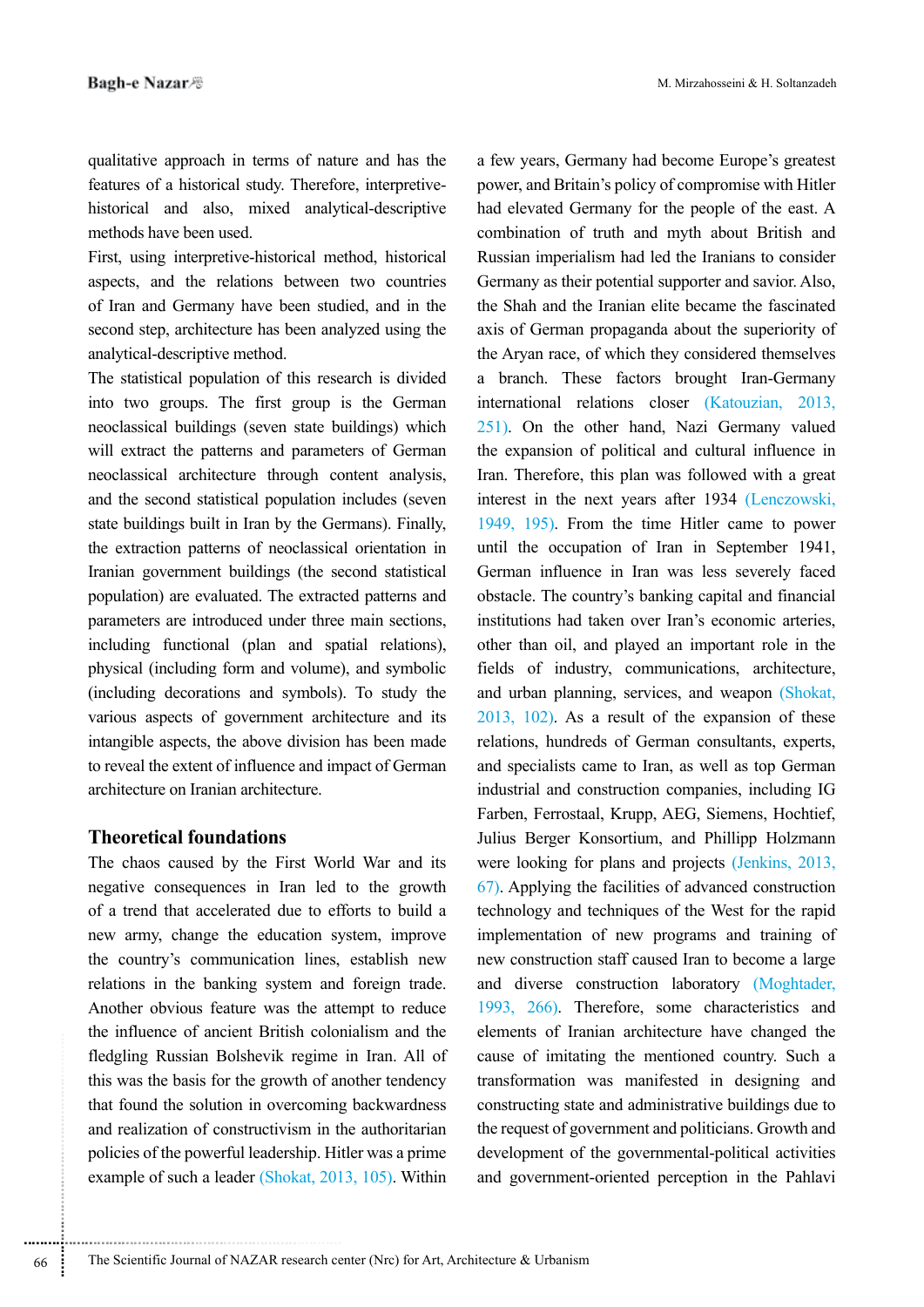era lead to the emergence of new functions with a totally different structure than the past including the emergence of administrative-state and service functions. State buildings were a favorite subject of Reza Shah. His reign was specified by magnificent buildings in Tehran and some parts of Iran. Many of these buildings were constructed by German architects (Lenczowski, 1949, 191). In Germany, Buildings and state-administrative buildings were also built based on their tendency to the neoclassic architecture (Fakouhi, 2017, 475). This trend was followed by German architects in Iran and affected three functional, physical, and symbolic areas. Fig. 1 presents the mentioned steps in the text shortly.

# **• Neoclassical architecture of Germany (Nazi (architecture**

Neoclassicism in architecture in the 1930s and 1940s had different social, political, and theoretical roots. depending on the national background and history of each country. Nevertheless, a common point could be assigned to them; the task of neoclassicism was to provide a special expression for the existing forms of government to legitimize them as well as to consolidate and strengthen them (Magnago Lampugnani, 1951, 173). In Germany, Hitler also hoped that in addition to the political and military tools, realize this dream through architecture (Krier,  $2013$ ,  $183$ ). The main part of the Hitler's architecture was manifested in the buildings that represented the government and presented a material and spatial visualization of its physical and spiritual power to the people (Fakouhi,

 $2017$ ,  $476$ ). The purpose of constructing these buildings designed by the personal architects of Hitler and that Hitler himself monitored their designs carefully, was to show the national greatness. They were implemented in a modernized neoclassical style which coincided with Hitler's desire to improve the "Greek spirit."  $(Lane, 1985, 191)$ . Hitler knew the only way to achieve greatness and glory in imitating the Greeks, expressions such as those often heard in Hitler's speech at most events (Spotts, 2002, 20). Also, Hitler was under the influence of Gottfried Semper's opinions and believed that the magnificent buildings and architectural monuments play a significant role in dominance and ruling the mass, and therefore, they can turn into a vital tool in the hand of the ruling power to fix the upstream position (Taylor,  $1974, 30$ ).

The main purpose of this thinking was to return to classical and ancient architecture with a special emphasis on Greek architecture. The stone was once again powerfully introduced into the materials used to embody the tenacity of Nazi ideology. Nazi buildings were to stand like the works of art of the ancient people for centuries, so the repetitive theme of Hitler's speeches at the cultural meeting of the "Eternal Glory", "Eternal Value" and "Millennium Heritage" party assemblies was the buildings he had designed. He selected granite as the construction materials so that his buildings remain without any change for ten thousands of years  $(Sports, 2002, 322)$ . Although the constructed buildings are considered neoclassical in this period, the effect of abstract



Fig. 1. The process of expanding Iran-Germany relations and how Western architectural elements entered Iran. Source: Authors.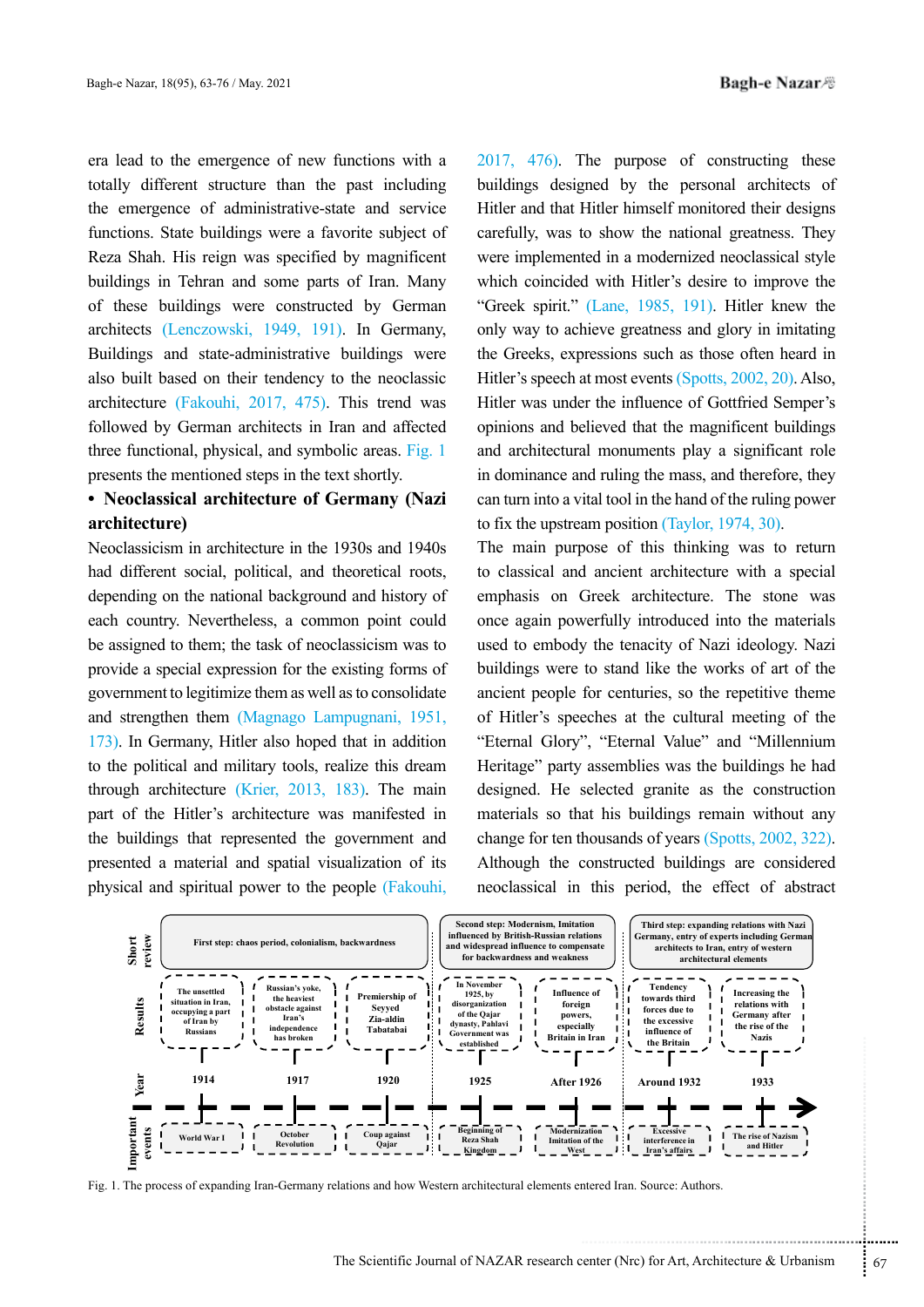composition and formal of the 1920s on this tendency is obvious  $(Hinz, 1979, 203)$ . The combination of modernism and neoclassicism which was the feature of Hitler's first order can be seen more in Albert Speer's work. Speer was a young architect that after the death of Troost in 1934, could become Hitler's favorite architect. As a result, Hitler asked Speer to design large parade grounds and conference halls for party congresses in Nuremberg. Zeppelinfeld (Place

of Zeppelin) shows the style of Speer and Hitler's interest in this kind of architecture in the most obvious way (Lane, 1985, 194). Speer explicitly declared the ugly face and unsustainable life of iron and glass far from the merits of the Nazi regime and considered the millennial durability of Greek architecture as an ideal model. Table 2 analyzes the buildings constructed by the most prominent architects of the Nazi regime with a neoclassical orientation to extract the features

Table 2. The most prominent buildings of neoclassical architecture in Germany. Source: Authors.

| Building's<br>name                                                               | Architect/year                  | Image | Plan | Features                                                                                                                                                                                                                                                                                                           |
|----------------------------------------------------------------------------------|---------------------------------|-------|------|--------------------------------------------------------------------------------------------------------------------------------------------------------------------------------------------------------------------------------------------------------------------------------------------------------------------|
| House of<br>German Art<br>(Munich)                                               | Paul Troost<br>1933-1937        |       |      | Plan elongation, entrance<br>projection, columned corridor<br>in the main part of the facade,<br>emphasis on height, simplicity,<br>and reduction of decorations,<br>elongated windows, symmetry<br>in the plan and facade, cubic<br>volumes, all-stone building,<br>elongated stairs thoroughly.                  |
| Zeppelinfeld                                                                     | Albert Speer<br>1936            |       |      | Symmetrical plan and façade,<br>horizontal elongation in<br>the plan, columned row,<br>prominence of the entrance,<br>direct and indirect symbolism<br>(eagle shape and broken<br>cross) under the main roof and<br>facade, simplicity, and without<br>decoration, stone as the main<br>element, elongated stairs. |
| Messe Berlin<br>(Berlin<br>Messegelände)<br>(Convention)<br>center of<br>Berlin) | Richard<br>Ermisch<br>1935-1937 |       |      | Plan elongation, columned<br>rows, elongated windows and<br>emphasis on height, stone as the<br>main element in the building,<br>simplicity and no decoration,<br>projection under the roof around<br>the building, tall columns with<br>square sections without capitals<br>and column base.                      |
| New Reich<br>Chancellery<br>(Berlin)                                             | Albert Speer                    |       |      | The spaces are arranged along<br>an axis that can be extended<br>lengthwise, elongated corridors<br>at the end of a 145-meter-long<br>foyer leading to Hitler's room,<br>the use of bulky pieces of stone.                                                                                                         |
| Tempelhof<br>Airport (Berlin)                                                    | <b>Ernest Sagebiel</b><br>1939  |       |      | Use of indirect symbolism in the<br>plan (eagle with open wings),<br>elongated corridors, entrance<br>ridges, heavy arches around<br>the building, symmetry in the<br>facade and plan, sturdy structure<br>along with the extensive use of<br>stone.                                                               |

............................................................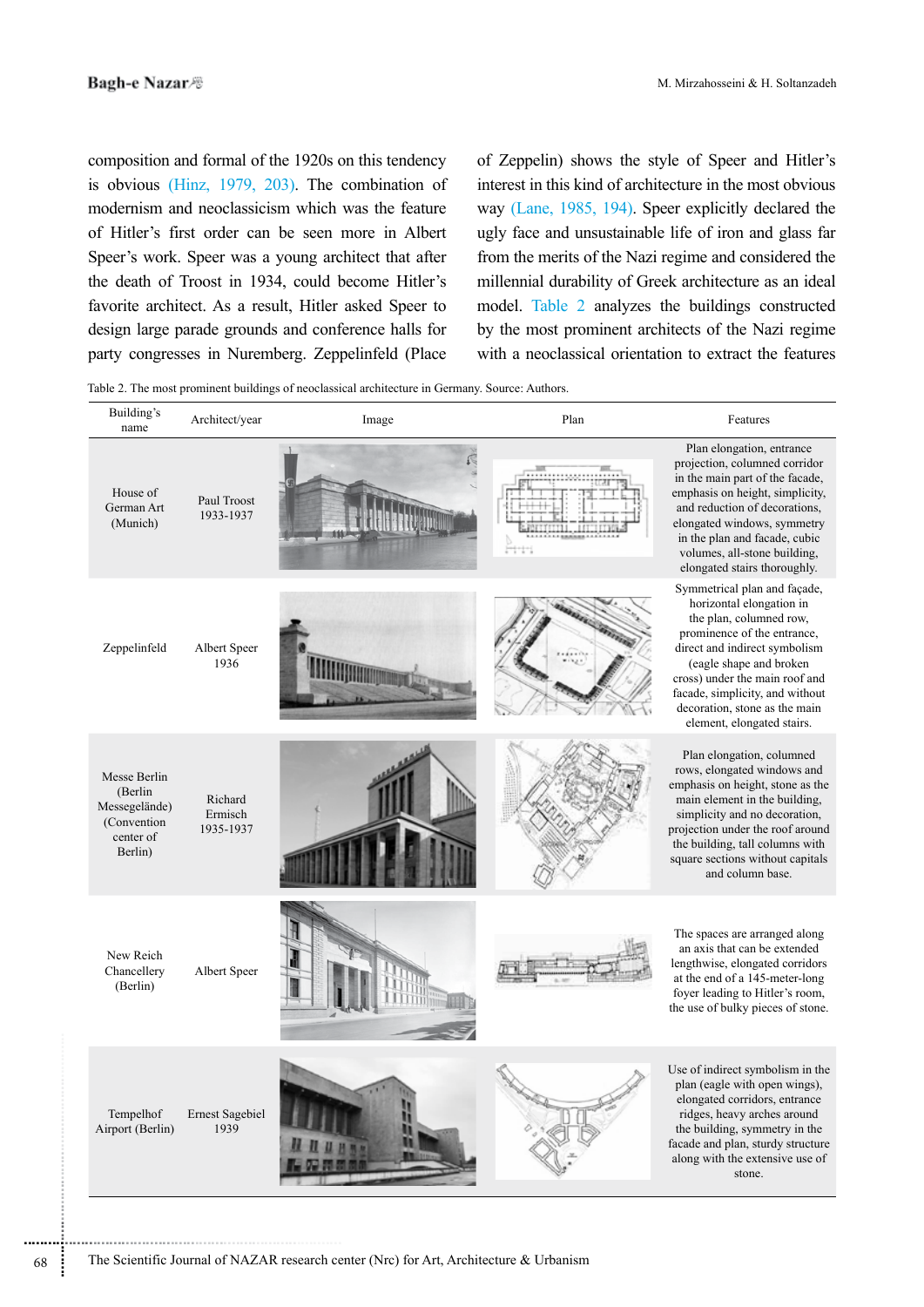and characteristics of neoclassical architecture in three levels: physical, functional, and symbolic.

By introducing the most important buildings built in the Nazi era under the influence of neoclassical architecture and expressing the basic components of each of them in Table 2, we can classify the patterns and parameters of German neoclassical architecture in three levels of physical, functional, and symbolic, which is shown in Fig. 2. It should be noted that a feature that is commonly seen in all buildings built under the influence of neoclassical architecture in Germany, emphasis on elongation in halls, rooms,

and corridors with high height and mosaic cover and emphasis on horizontal (rectangular) forms in inducing the concept of upper and the bottom (leader and mass) is noticeable  $(Fig. 3)$ . Also, the symbolism of the neoclassical architecture of Germany is manifested in the buildings of this era directly and indirectly with an emphasis on the Nazi party elements and symbols such as broken cross and eagle  $(Fig. 4)$ .

## **Research findings**

By investigating the resources on the architecture of the First Pahlavi era, various buildings constructed



Fig. 2. Features of the neoclassical architecture of Germany (Nazism). Source: Authors.



Fig. 3. New Reich Chancellery, the center of Hitler's meetings (left). Source: Spotts, 2002, 33.



Fig. 4. Symbolization with a broken cross under the roof of Zeppelinfeld (right). Source: Spotts, 2002, 34.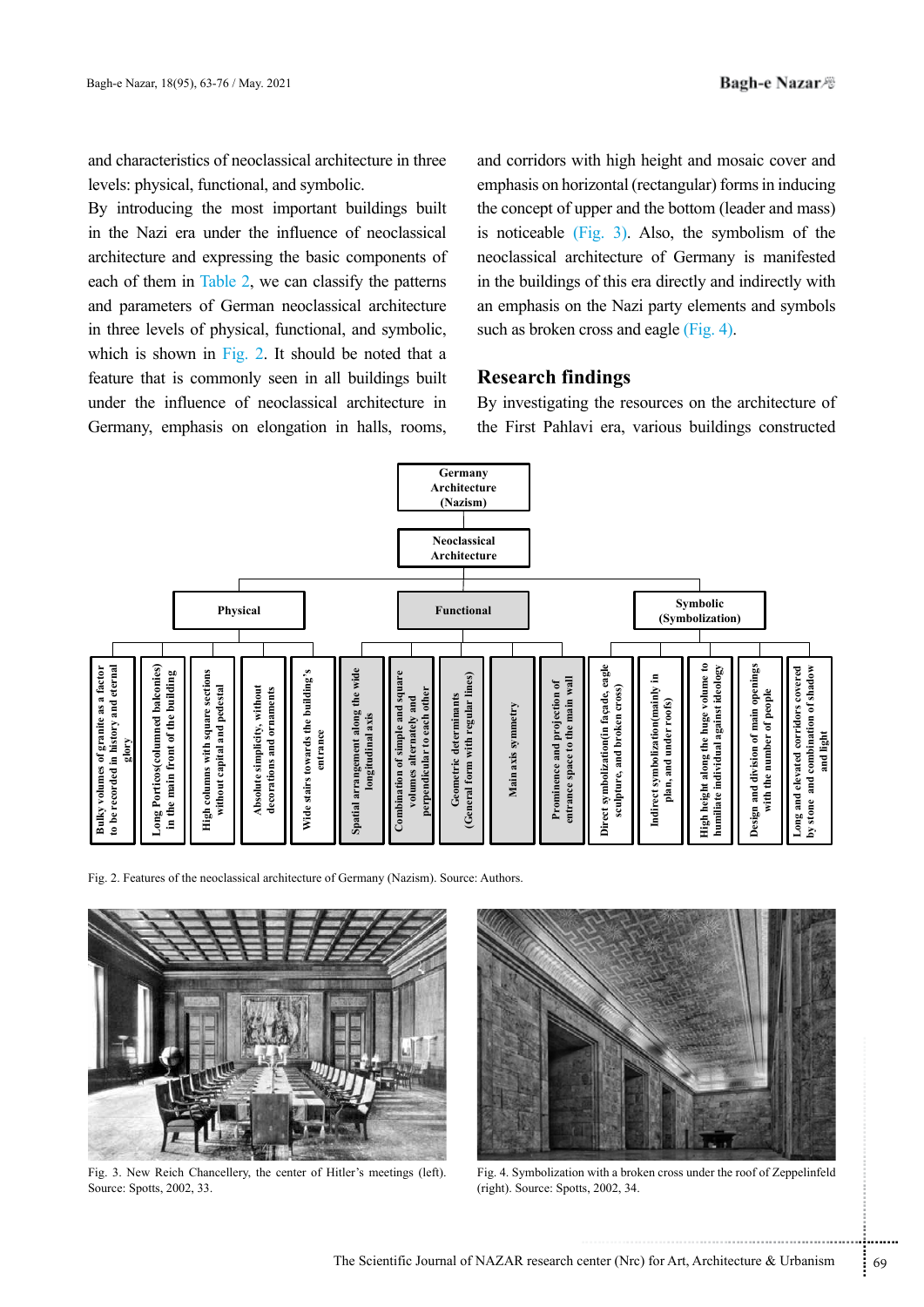by the Germans were found among which, seven state buildings were selected that were built under the influence of the neoclassical architecture of Germany (Table  $3$ ). In this era, many German architects and engineers entered Iran in the form of the construction companies, however, in the meantime, some experts used to work in Iran before in the architecture. construction, and road construction projects, and were employed and came to Iran before the rise of the Nazi army in Germany. There were a number of experts and Jewish German engineers who faced a special situation after the rise of the Nazi regime in 1933 and the beginning of the war in 1939 (Pirnazar, 2013, 91). Schultze, a German architect was among these groups. He designed and built the building of Shahpour School in Rasht in 1935. The most important feature of this building is the broken cross in its plan which is obvious (Nikooyeh,  $2008$ ,  $296$ ). Thus, investigating the effect of Nazi architecture on the architecture of Iran includes various aspects. The presence of teachers in the form of big construction companies is one of the aspects that has been considered less. The first constructed building with reinforced concrete in Iran is the railway station of Tehran which was designed and constructed by Philipp Holzmann. Materials used in this building did not have much history in Iran; reinforced concrete covered the foundation till the roof; all the windows were made of bronze and iron, and the main façade of this complex is made of travertine stone. Also, the internal spaces are covered by stone (Figs. 5  $\&$ 6) (Joggerst & Heidari, 2017, 8). The ceiling of the entrance hall is decorated by the color of blue and big white squares; it can be seen that some of the sides of these squares are more prominent than the other sides, which show the repeated and continuous maps of the broken Nazi cross  $(Fig. 7)$ . In front of this building, a statue of Reza Shah on horseback with a cloak could be seen, which was later destroyed. This statue was also made by the Germans who raised his right hand to greet Hitler (Majlesi, 2010).

Tehran Hospital (Imam Khomeini) is another project that in 1941, its construction was finished by design

and surveillance of Ernest Coup, the architect of the construction company of Philipp Holzmann, and the implementation of the mentioned company. Among other works of this construction company in Iran is the German Embassy in Ferdousi Street which is built in 1940 (Pohl. 1999, 189).

Examining the presence of experts and the expansion of Iran-Germany relations would not be complete without mentioning the role of Czechoslovakia, especially the role of Skoda companies in this regard was very important. The overthrow of the Czechoslovak government and its unification with Nazi Germany made Skoda construction companies a total of German factories (Lenczowski, 1949, 192). Tehran Judicial Palace is one of the buildings built by Skoda Construction Company and by German engineers in Tehran, although many believe that the original design was drawn by Gabriel Gorkian, as Elizabeth Vito, author of Gabriel Gorkian Book, believes that German architects later completed the Gorkian plan and did not change anything except the state of the entrance staircase, if compared to the Gorkian plan, there are more differences. Gorkian design is a simple, block-like design and a closed set while the present building has a monumental plan, and instead of the simple mediating part of Gorkian plan, in the existing building, the mediating part, like a staircase, advances both to the north and the south. The distance between the two edges of the side component is longer and parts of it are narrower. Contrary to Gorkian's plan, these edges are roofed with a gabled roof. We do not find the terrace designed by Gorkian in the building. Also, connecting corridors have been removed from the plan and finally, the main staircase of the building has been changed and its length has been reduced (Hakim,  $2001$ ,  $84$ ).

The widespread presence of German architects in Iran and their numerous projects went so far that the famous German architect Fritz Hoger, who was invited to Tehran to design a stock exchange hall, considered the architecture of government buildings in Tehran to be influenced by Nazi architecture  $(Jenkins, 2013, 85)$ .

............................................................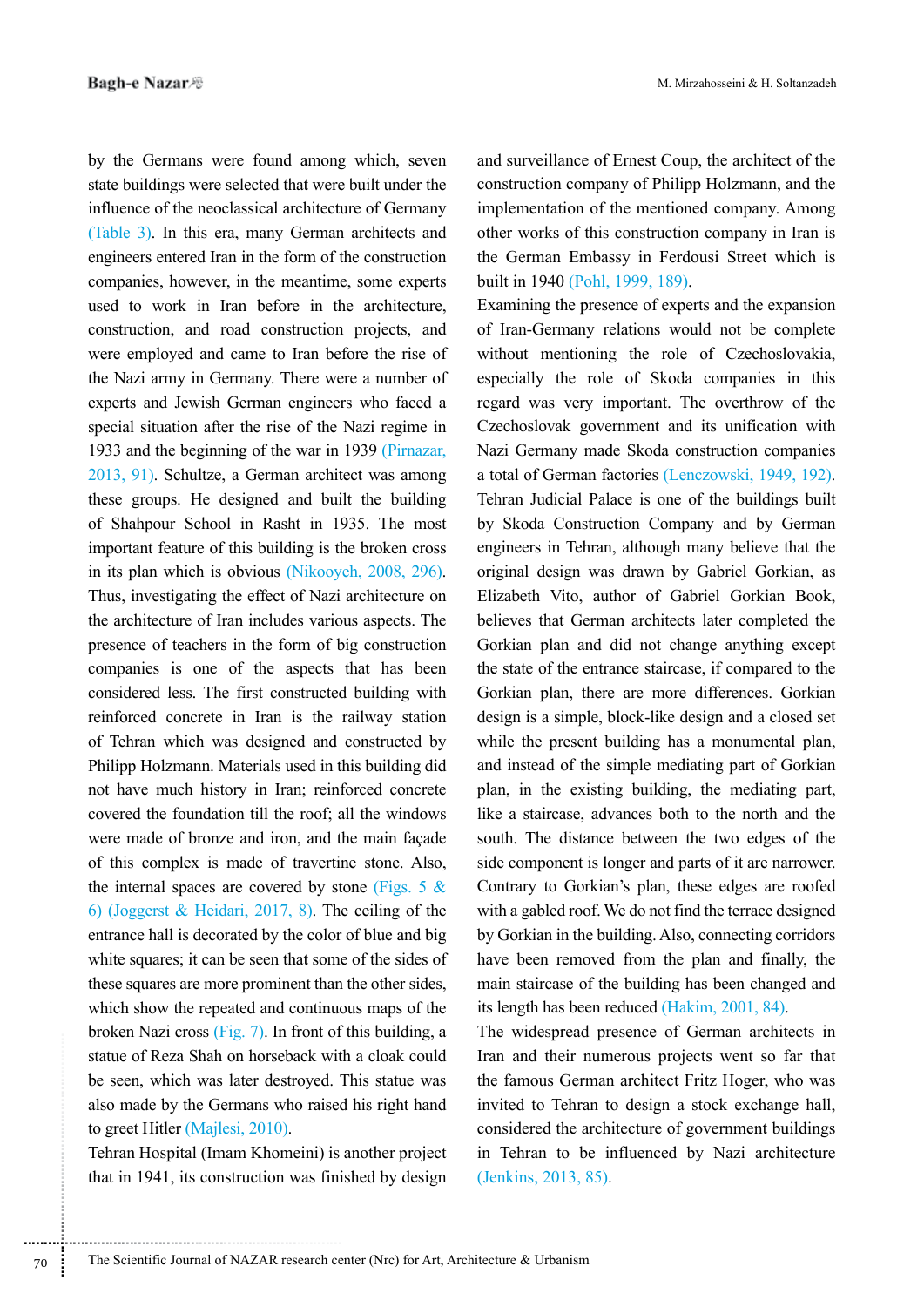| Table 3. The most prominent buildings built by the Nazi German architects. Source: Authors. |  |  |  |  |
|---------------------------------------------------------------------------------------------|--|--|--|--|
|---------------------------------------------------------------------------------------------|--|--|--|--|

| <b>Building name</b>                         | Architect/year                                                                                 | Image                                                                                  | Plan                                                 |
|----------------------------------------------|------------------------------------------------------------------------------------------------|----------------------------------------------------------------------------------------|------------------------------------------------------|
| Tehran Judicial<br>Palace                    | German architects in<br>the Skoda construction<br>company<br>1937-1941                         |                                                                                        |                                                      |
| Tehran Public<br>Hospital (Imam<br>Khomeini) | Contractor: Philipp<br>Holzmann construction<br>company<br>Architect: Ernest Coup<br>1938-1940 | $m \, m \, m$                                                                          | $\mathbf{R}^{\mathbf{L}}$ from<br>19.<br>$100 - 100$ |
| Tehran Railway<br>Station                    | Philipp Holzmann<br><b>Construction Company</b><br>1936                                        |                                                                                        | $\overline{b}$<br>أعريسه<br>$1. C$ ebo               |
| German Embassy<br>in Tehran                  | Designer: Philipp Holzmann<br>construction company<br>1941                                     |                                                                                        |                                                      |
| Shahpour Public<br>High school               | Schultze, a German<br>architect<br>1935                                                        | n a neussan a n                                                                        |                                                      |
| Tabriz<br>Municipality                       | German Architects<br>1935-1939                                                                 |                                                                                        |                                                      |
| Tehran radio<br>station                      | Executor: Hochief<br><b>Construction Company</b><br>Architect: Paul Abkar<br>1940              |                                                                                        |                                                      |
|                                              |                                                                                                | The Scientific Journal of NAZAR research center (Nrc) for Art, Architecture & Urbanism |                                                      |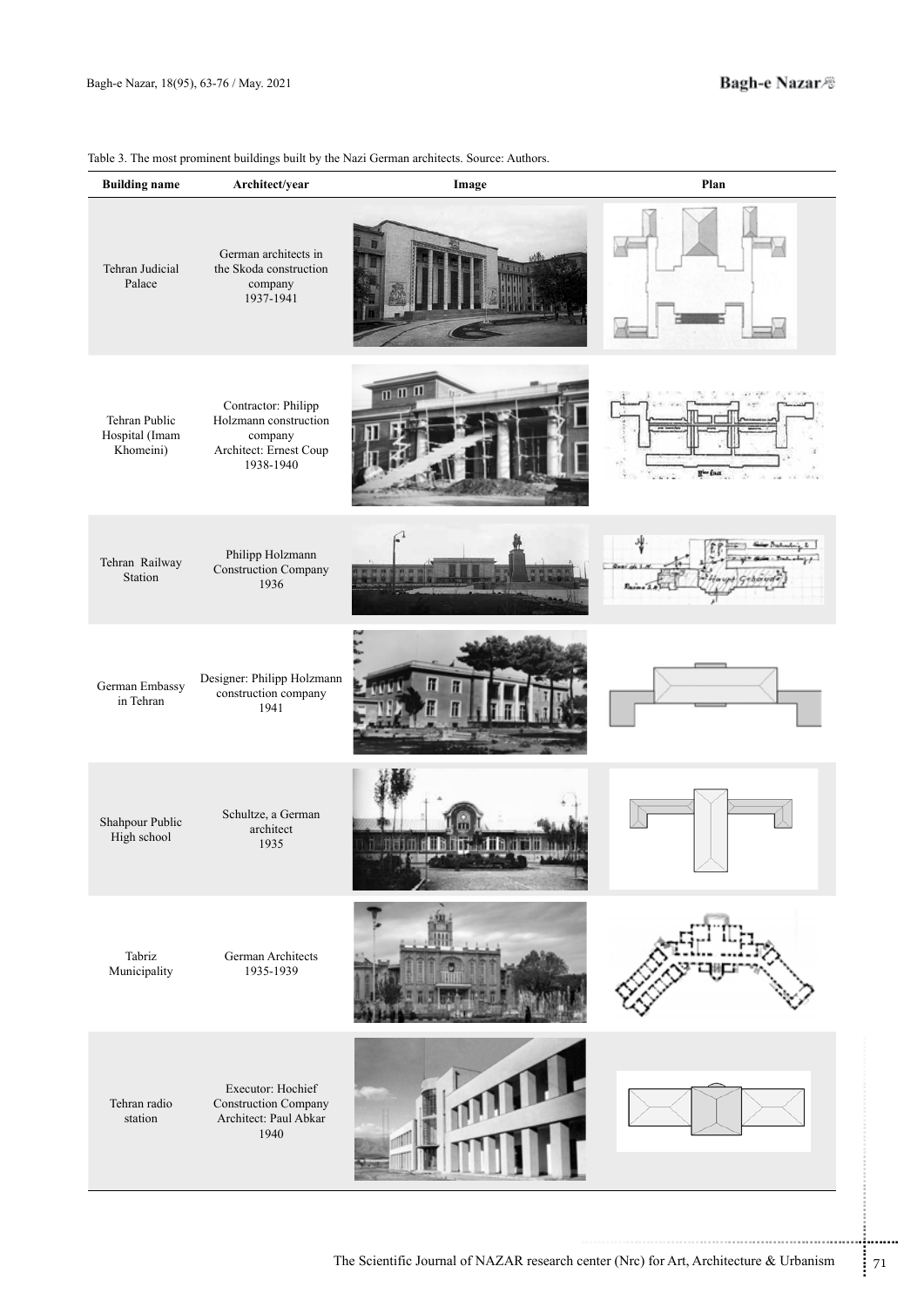One of the most prominent civil works of this period is the construction of the "Clock" building as the municipality of Tabriz. The executive operation of this project, the plan of which was prepared by German engineers, began in 1935 and ended four years later. The name of the building "Flying Eagle" is written on a memorial plaque on the wall next to the main entrance of the building. The plan of the building from above is reminiscent of the role of the eagle as a symbol of the German government of the Hitler period and also shows the origin of the special architecture used in this building (Safamanesh, Rashtchian & Monadi zadeh, 1997, 47).

Finally, Tehran Radio Station was built by the German Hochtief Construction and Engineering Company (Samiei, 1996, 60). Paul Abkar was employed by Hochtief Construction Company in April 1938 and designed the building of Tehran's first radio station. This building is known as "wireless" building" (Shafe'ei, Sorooshiani & Daniel, 2015,  $97$ . This company completed the construction of a radio station in 1940 and this building was exploited in the same year  $(Hashemi, 2010, 74)$ . These seven buildings were just a few of the two decades of numerous German activities in the architectural area of the Pahlavi era.

## **Analysis of findings**

By selecting 7 state buildings constructed by the German experts in Iran and introducing them in Table  $3$ , the current research aims to analyze the parameters and characteristics of the neoclassical architecture of Germany in the mentioned buildings. Functional, physical, and symbolic areas with the parameters explained previously are the basis for the analysis of the findings of this research.

Table 4 analyzes the parameters and characteristics of the neoclassical architecture of Germany in the state buildings of the Pahlavi era. In the mentioned table, " $*$ " indicates the presence of the parameters and features in the building, and "-" shows the lack of the characteristics. As three components along with  $6$ parameters and characteristics have been introduced in  $\overline{Fig. 4}$ , in this part, they will be analyzed. In terms of the impact of Iranian government buildings in the Pahlavi era in accordance with German neoclassical architecture, the (functional) section has the highest impact of German neoclassical architecture, then the (physical) section, and finally (symbolic) have placed in the next ranks, respectively.

According to Table 4, spatial arrangement along a wide longitudinal axis, the symmetry of the main axis in addition to the prominence and projection of



Fig. 5 (left). Railway station corridors (covered by stone from the roof to the ceiling and the elongation of the spaces). Source: Pohl, 1999, 101. Fig. 6 (middle). Railway station lobby. Source: Pohl, 1999, 101. Fig. 7 (right). The ceiling of the railway station of Tehran (symbolization with the broken cross). Source: Pohl. 1999, 101.

............................................................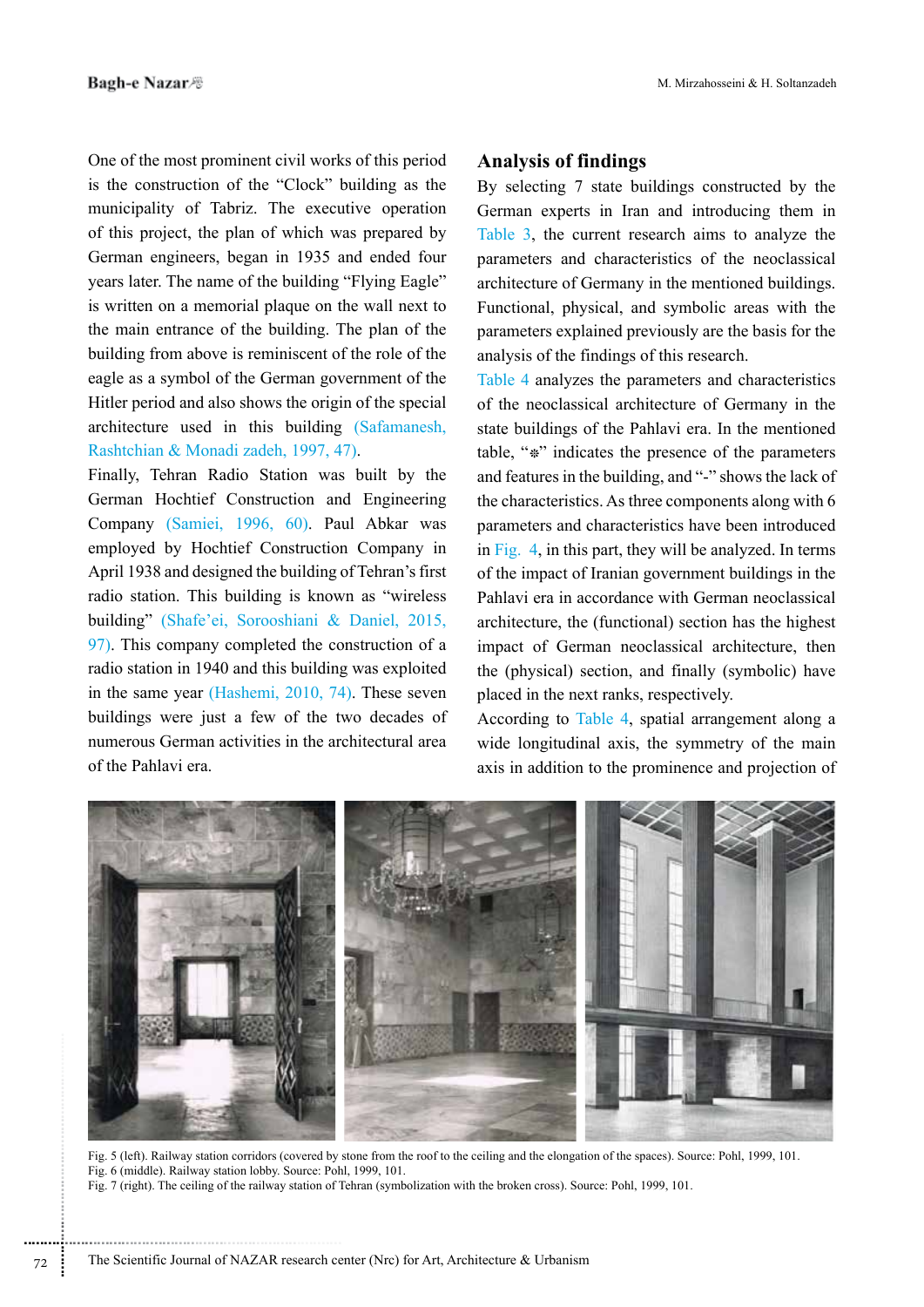the entrance space to the main wall can be considered as the most functional part. In the physical part, absolute simplicity and lack of decorations are significant and fixed parameters. Finally, in the symbolic part, the indicator of design and division of the vital even openings along other parameters such as long and elevated corridors covered with stone and combination of shadow and light are among the significant components in this area.

In conclusion, the railway station of Tehran was

| Table 4. Analysis of the parameters of the German neoclassical architecture in the state buildings of Iran. Source Authors. |  |  |
|-----------------------------------------------------------------------------------------------------------------------------|--|--|
|                                                                                                                             |  |  |
|                                                                                                                             |  |  |

|                                                      |                                                                                               |                                          |                                                                              | Symbolic (symbolization)                                          |                                                                              |                                                                                |                    | Functional                                               |                                                                                                                                                                                                                                                                  |                                                     |                                             |                                        | Physical                                                              |                                                                        |                                                                             |
|------------------------------------------------------|-----------------------------------------------------------------------------------------------|------------------------------------------|------------------------------------------------------------------------------|-------------------------------------------------------------------|------------------------------------------------------------------------------|--------------------------------------------------------------------------------|--------------------|----------------------------------------------------------|------------------------------------------------------------------------------------------------------------------------------------------------------------------------------------------------------------------------------------------------------------------|-----------------------------------------------------|---------------------------------------------|----------------------------------------|-----------------------------------------------------------------------|------------------------------------------------------------------------|-----------------------------------------------------------------------------|
| Introducing the<br>building                          | $\approx$<br>Long and high corridors covered with stone and<br>combination of shade and light | design and divide the main even openings | High height along with huge volume humiliate a person<br>gainst the ideology | Indirect symbolism (Mainly in the plan and under the<br>ceilings) | Direct symbolism (In the facade, a statue of an eagle and<br>a broken cross) | Significance and projection of the entrance space relative<br>to the main wall | Main axis symmetry | Geometric determinants (General form with regular lines) | Combining simple and cubic volumes alternately and<br>perpendicular to each other                                                                                                                                                                                | Spatial arrangement along a broad longitudinal axis | Wide stairs to the entrance of the building | Absolute simplicity, free of ornaments | Tall columns with square sections without capitals and<br>column base | Long porches (columnar balconies) on the main front of<br>the building | Huge granite masses, a factor for recording in history<br>and eternal glory |
|                                                      | $\ast$                                                                                        | $\ast$                                   | $\ast$                                                                       | $\ast$                                                            |                                                                              | $\ast$                                                                         | $\ast$             | ÷                                                        | $\ast$                                                                                                                                                                                                                                                           | $\ast$                                              | $\ast$                                      | *                                      | $\ast$                                                                |                                                                        | $\ast$                                                                      |
| Tehran Judicial<br>Palace                            |                                                                                               |                                          |                                                                              |                                                                   |                                                                              |                                                                                |                    |                                                          | Construction method:<br>Using modern materials such as iron, concrete, and glass<br>2- Applying the capability of the new technique in the development of the wide spaces, and openings                                                                          |                                                     |                                             |                                        |                                                                       |                                                                        |                                                                             |
|                                                      |                                                                                               |                                          |                                                                              |                                                                   |                                                                              |                                                                                |                    |                                                          |                                                                                                                                                                                                                                                                  |                                                     |                                             |                                        |                                                                       | ÷                                                                      | $\ast$                                                                      |
| Tehran Hospital<br>$\overline{2}$<br>(Imam Khomeini) |                                                                                               |                                          |                                                                              |                                                                   |                                                                              |                                                                                |                    |                                                          | Construction method:<br>The structure of the building is implemented using reinforced concrete and modern methods.<br>2- Accuracy in the implementation along with new construction and modern connections                                                       |                                                     |                                             |                                        |                                                                       |                                                                        |                                                                             |
|                                                      |                                                                                               |                                          |                                                                              |                                                                   |                                                                              |                                                                                |                    |                                                          |                                                                                                                                                                                                                                                                  |                                                     |                                             |                                        |                                                                       | *                                                                      | $\ast$                                                                      |
| Tehran Railway<br>Station                            | $\ast$                                                                                        |                                          |                                                                              |                                                                   |                                                                              |                                                                                |                    |                                                          | Construction method:<br>The first building built in Iran made entirely of concrete                                                                                                                                                                               |                                                     |                                             |                                        |                                                                       |                                                                        |                                                                             |
|                                                      |                                                                                               |                                          |                                                                              |                                                                   |                                                                              |                                                                                |                    |                                                          | 3- Connections, construction methods, and use of machines to accelerate construction, for the first time in Iran                                                                                                                                                 |                                                     |                                             |                                        |                                                                       |                                                                        |                                                                             |
| German Embassy<br>in Tehran                          |                                                                                               |                                          |                                                                              |                                                                   |                                                                              |                                                                                |                    | those days.                                              | Construction method:<br>Importing the materials through the ship from Germany to build this building which includes concrete, bar, and iron.<br>2- The construction method of this building was absolutely in accordance with the new methods of construction of |                                                     |                                             |                                        |                                                                       |                                                                        |                                                                             |
| Shahpour High<br>school                              | $\ast$                                                                                        |                                          |                                                                              |                                                                   |                                                                              |                                                                                | *                  | building                                                 | Construction method:<br>Combination of building materials (brick and adobe), and new materials (concrete and bar) in the construction of this                                                                                                                    |                                                     |                                             | $\ast$                                 |                                                                       |                                                                        |                                                                             |
|                                                      |                                                                                               |                                          |                                                                              |                                                                   |                                                                              |                                                                                | $\ast$             |                                                          | 2- Simultaneous use of common methods in Iran in the area of new construction methods imported from the west                                                                                                                                                     |                                                     |                                             |                                        |                                                                       |                                                                        | $\ast$                                                                      |
| $\overline{3}$<br>4<br>Tabriz<br>6<br>Municipality   |                                                                                               |                                          |                                                                              |                                                                   |                                                                              |                                                                                |                    |                                                          | Construction method:<br>1- The structure of the building is reinforced concrete and built using new materials, and traditional methods of Iran<br>have been only used in the subsidiary parts.                                                                   |                                                     |                                             |                                        |                                                                       |                                                                        |                                                                             |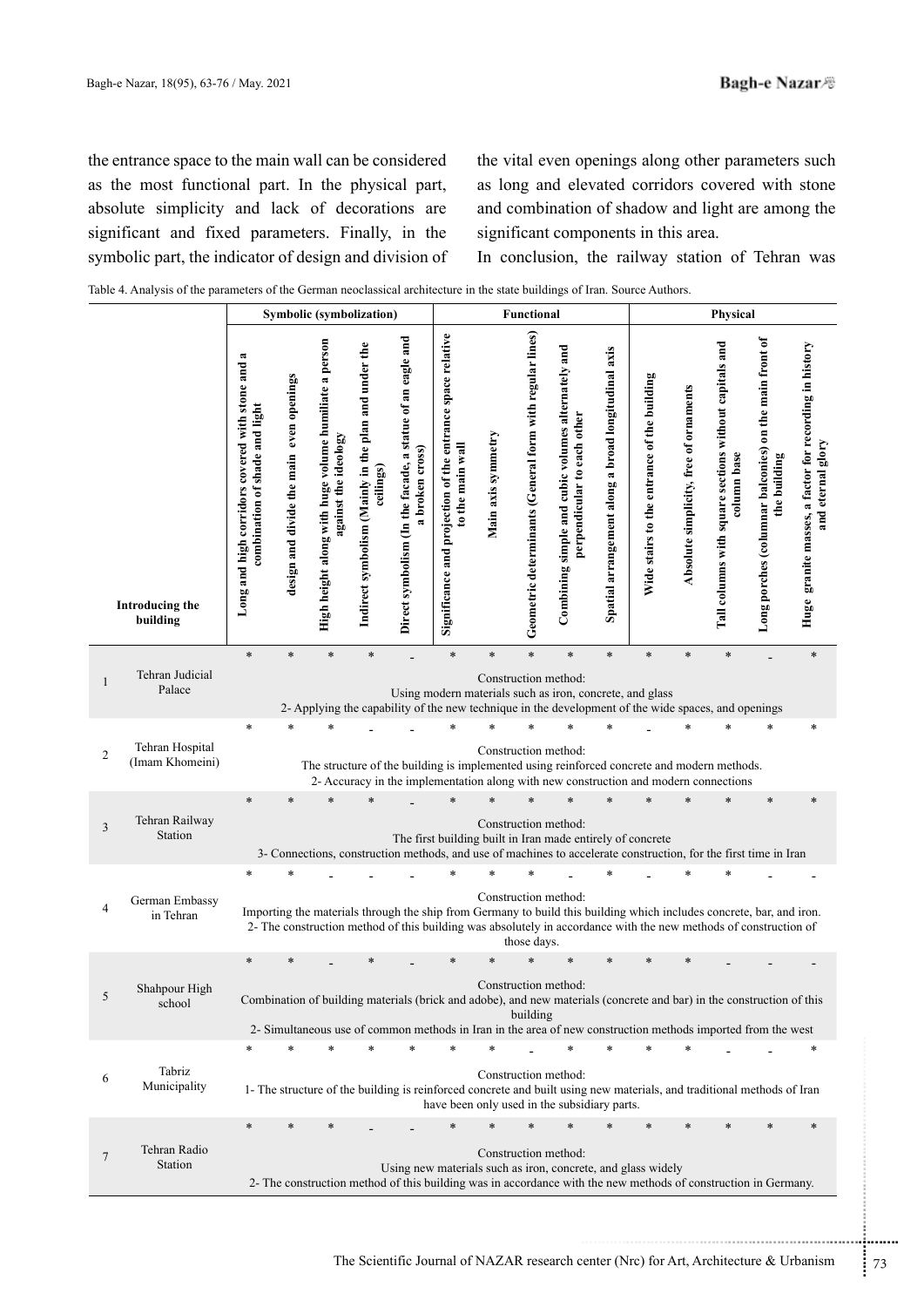influenced more by the components and indicators of the German neoclassical architecture than other buildings, and the German Embassy was affected the least among the selected buildings.

One of the side effects of the construction of the state buildings was to use widely the construction materials the use of which was not common in Iran, and it was accepted by the west in this era. Modern materials such as concrete, glass, iron, and innovative methods in the implementation of the structure were replaced by traditional methods and materials. The most significant change was using concrete. First, concrete was only used in the construction of the state buildings. This construction material was then used by modern architects to build apartments. In addition to the influence of the entry of the Germans to Iran, the architecture of this era was also affected by the style tendencies, construction technique, and using modern materials similar to Germany. Therefore, the thirst to achieve the technology provided the ground for the great construction companies in Iran to do the national projects. Perhaps, the focal point of Germany-Iran relations, after the years of 1933, was the presence of the great German companies in the construction to realize this idea. In comparison with the Qajar era, such an obvious change in using the new materials and construction technique, along with different tendency was one of the most significant architectural accomplishments of the Germans for Iranian architecture.

# **Conclusion**

Various factors were influential in the formation of different tendencies in Iranian architecture in the second decade of the current century. This period became increasingly important as a result of commuting of the ambassadors and political and economic delegations, especially German ones-<br>especially with the rise to power of Hitler and closer relations with Nazi Germany. At the same time as the demand of government, nobles, and politicians to construct the state and administrative buildings,

German engineers, architects, and great construction companies came Iran, and the neoclassical architecture which brought the cold glory to the state buildings in Nazi Germany was manifested in the state buildings of Iran. Design and construction of these buildings must be based on this rule: the maximum effect with minimum resources. This effect includes symbolic, physical, and functional areas, each of which has specific parameters and indicators. According to Table  $4$ , the functional section is of more importance than the other two areas (physical and symbolic), same as when state buildings were the subject in Nazi Germany, Hitler preferred functionalism, and despite his fame, he sometimes welcomed the ideas of Bauhaus in the area of functionalism

Also, Germans' attention to the construction technique and using new methods and materials in the construction of the building at this period in Iran is another significant accomplishment for the contemporary architecture of Iran. Due to the technological and scientific changes, and the presence of the Germans in Iran who were pioneers in this area, Iranian architecture started the transition from the common construction and implementation methods to the new methods of building. Furthermore, believing in the immortality laying in the endless life of the stone, it started being used in Iran widely, and in a great number of state buildings, the stone was manifested as the main element in the physique of the building.

What is seen as the souvenir of the German architects as the neoclassical architecture following the Nazi ideology in Iran, not only is its classical aspect, i.e. using the architectural classic or ancient elements such as columns and even openings, particular shapes in the doors and windows, and creating presentable harmony between the components, or in its neoclassical aspect, the desire for discipline affected by the new and modern area is not limited, but also, in harmony and composition between the classic components and using the elements, features and techniques of the new era are defined.

............................................................  $74$  The Scientific Journal of NAZAR research center (Nrc) for Art, Architecture & Urbanism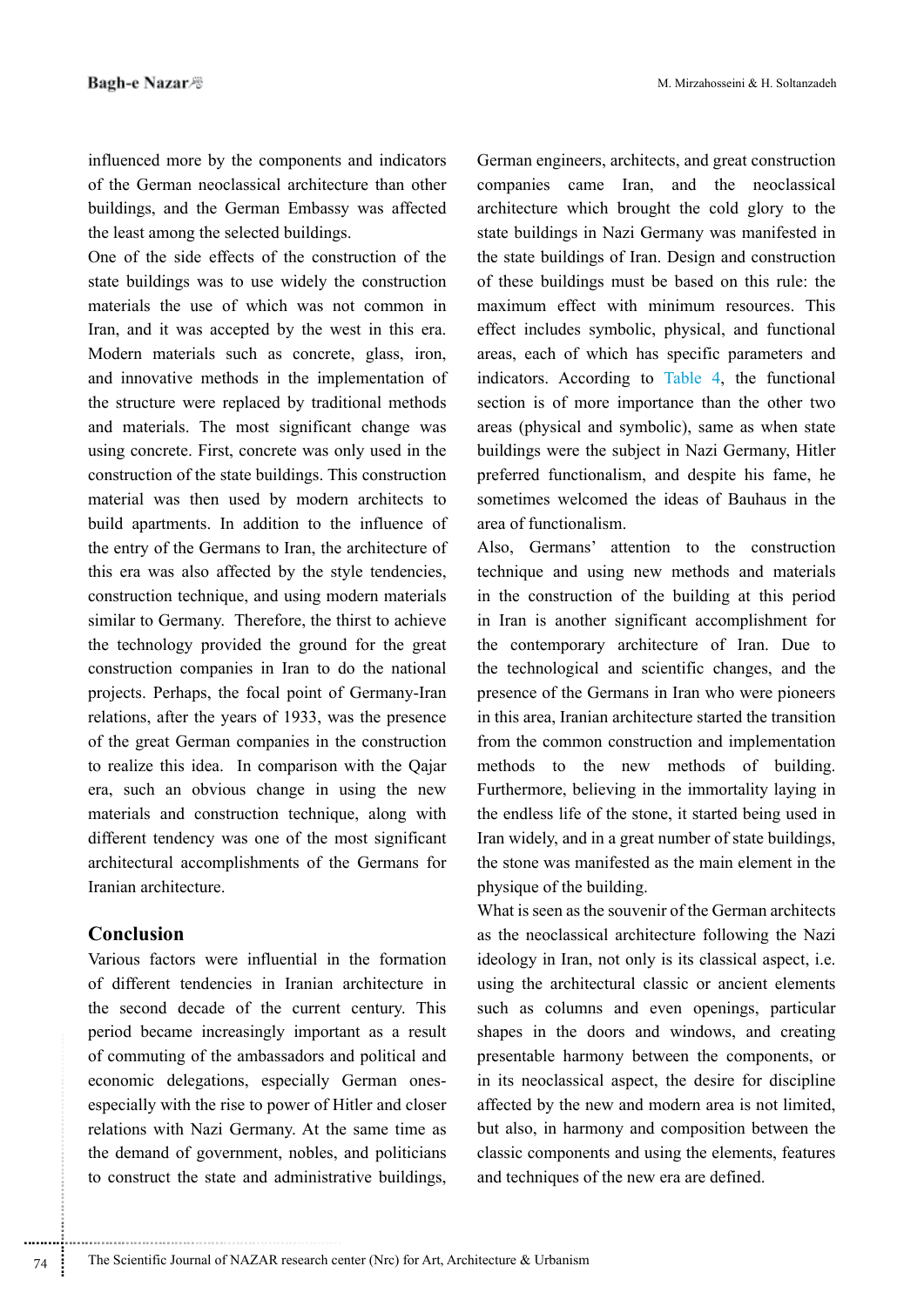From another point of view, it can be seen that, as in much Iranian government and administrative positions (such as banks and economic and executive system) the use of German specialists in this period can be seen, Iranian architecture is also affected by this wide relationship in acceptance German architectural elements and features. Also, Iranian architecture at this time, by accepting German neoclassical architecture on a relatively large scale, sought to express power and gain prestige in the buildings that presented the government among the people, similar to what happened in Germany.

Although neoclassicism reached its peak in the first Pahlavi period, this tendency continued relatively in the next period and the components and characteristics of this tendency in the design and construction of some government buildings in the second Pahlavi period were applied; however, in terms of the influence and being affected by German architecture, no period can be compared with the twenty years of Reza Shah reign.

## **Reference** list

· Abrahamian, E. (2010). A History of Modern Iran. Tehran: Ney.

• Bani Masoud, A. (2010). Contemporary architecture of Iran. Tehran: Honar-e Memari-ye Gharn.

• Daeipour, Z. (2007). Bastan-geraei ya shive-ye melli (Moghayese ba neoclassic-e Oroupa) [Archaism or national method (comparison with the neoclassic in Europe)]. Rahpooyeh Honar, 2(4), 68-72.

· Fakouhi, N. (2004). Gooy-e boloor, zehdan-e sangi (Fashism va me'mari) [Crystal ball, stone womb (fascism and architecture)]. Memari va Shahrsazi, (8&9).

· Fakouhi, N. (2017). Ensan-Shenasi-ye Shahri [Urban Anthropology]. Tehran: Ney.

Hakim, N. (2001). Shive-ye me'mari-ye omoumi-ye Gabriel Gorkian va entesab-e tarh-e bana-ha-ye Vezarat-e Omur-e Khareje va Dadgostari be ou [The architectural style of public buildings by Gabriel Gorkian and the attribution of the building design of the Ministry of Foreign Affairs and Justice to him]. Memar Magazine, (15), 78-85.

• Hashemi, A. (2010). Az gozashte-ha-ye Radio [From the past of Radio]. Ketab-e Mah-e Oloum-e Ejtemaei, (30), 74-85.

• Hinz, H. (1979). Art in the Third Reich. New York: Pantheon.

· Jenkins, J. (2013). Conflict with the Third Power: Iran-

28(1), 64-86.

• Joggerst, A. & Heidari, S. (2017). Bahnhof Teheran 1935-1939 (Ingenieurprojekt). University of Potsdam, Germany.

• Katouzian, H. (2013). The Persians: Ancient, Mediaeval, and Modern Iran (H. Shahidi, Trans.). Tehran: Markaz.

Sections until 1941 (V. Tolouei, Trans ). *Framameh,*<br>  $\frac{1}{2}$  32(1), 64-86.<br>  $\frac{1}{2}$  1981 (patientry) eigenst, A. & Heidari, S. (2017). *Hahahof Teheran 1935–1993* (Ingenieurprojekt). University of Potsdam, Germany-<br> • Kiani, M. (2004). Me'mari-ye-Dore-ye-Pahlavi-ye-Avval; ye Dore-ye 20 Sale-ye Moaser-e Iran (1299-1320) [Architecture Degargouni-ye Andishe-ha, Peydayesh va Shelgiri-ye Me'mariof the first period of Pahlavi. Transformation of thoughts, the emergence and formation of contemporary Iran's twenty-first century architecture (1921-1941)]. Tehran: The Institute for Contemporary History Studies of Iran.

• Krier, L. (2013). Albert Speer: Architecture 1932-1942. New York: The Monacelli Press.

• Lane, B. (1985). Architecture and Politics in Germany, 1918-1945. Harvard: Harvard University Press.

• Lenczowski, G. (1949). The West and the Soviet Union in Iran, 30 Years of Competition (1918-1948) (H. Yavari, Trans.). Tehran: Rouzname-ve Sahar.

• Magnago Lampugnani, V. (1951). Architecture and City Planning in the Twentieth Century (L. Etezadi, Trans.). Tehran: Shahid Beheshti University Press.

• Mahboubi Ardakani, H. (1991). Tarikh-e Moassesat-e Tamaddoni-ye Jadid dar Iran [History of New Civilization Institutions in Iran]. Tehran: University of Tehran Press.

• Majlesi, F. (3/6/2010). Be saghf-e salon-e istgah-e rah ahan-e Tehran negahi biandazid [Take a look at the roof of the Tehran railway station hall, over time: on the occasion of the third of September 1941]. Shargh newspaper, (1046), 20.

• Mirzahosseini, M. & Soltanzadeh, H. (2019). Explanation of facade patterns in buildings constructed by German architects in Iran (Pahlavi Period). Cultural History Studies, 10(38), 113-155.

• Mirzahosseini, M., Soltanzadeh, H. & Alborzi, F. (2019). The role of German engineers on contemporary Iranian architecture (with emphasis on the first Pahlavi Period between 1925 and 1941). *Bagh-e Nazar*, 16(75), 53-70. doi: 10.22034/ bagh.2019.142486.3708

• Moghtader, R. (1993). Doran-e sad sale-ye tajaddod dar shahrsazi va me'mari-ye Iran [One hundred years of modernity in urban planning and architecture of Iran]. *Irannameh*,  $11(2)$ , 259-270.

(2008). *Tarikhche-ye Baladiye-ye Rasht*<br>
ta 1320 [Rasht's Baladieh History of<br>
until 1941]. Rasht: Ilia Publishing.<br>
(1997). Negahi kootah bar shiveh-ha va<br>
"ani dar Tehran [A brief look at the ways<br>
itecture in Tehran]. • Nikooyeh, M. (2008). Tarikhche-ye Baladiye-ye Rasht az Mashrouteh ta 1320 [Rasht's Baladieh History of Constitutionalism until 19411. Rasht: Ilia Publishing.

• Pakdaman, B. (1997). Negahi kootah bar shiveh-ha va gerayesh-ha-ye me'mari dar Tehran [A brief look at the ways and trends of architecture in Tehran]. In *Book of Tehran* (Vol. 5)